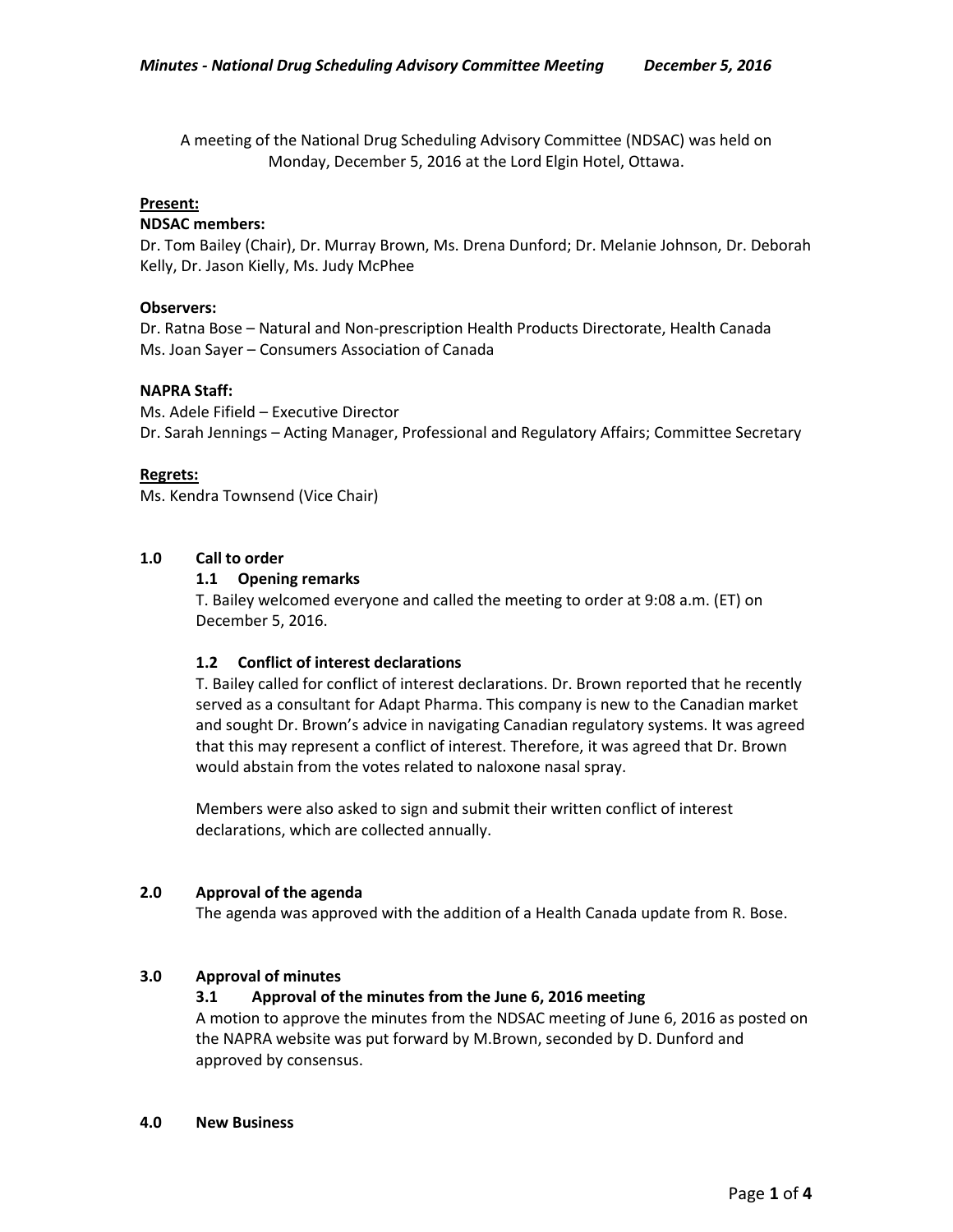# **4.1 Request for Schedule II status for naloxone hydrochloride nasal spray, when indicated for emergency use for opioid overdose outside hospital settings.**

The committee reviewed and considered the application for drug scheduling. One request for interested party status was received after the deadline. This submission was provided to the committee via the alternate method of participation.

At 10:15 a.m., T. Bailey welcomed representatives from Adapt Pharma Canada Ltd: David Renwick, General Manager, Adapt Pharma Canada Ltd; Joyce Reyes, Consultant; John Wong, Consultant. The Adapt Pharma representatives gave a short slide presentation to the committee, which was followed by a question and answer period.

The committee then discussed the information previously provided to them for review and consideration, as well as the information received during the company presentation and the subsequent question and answer period.

The committee discussed the need for user training. As with injectable naloxone, it is crucial that bystanders call for medical assistance and understand the potential for rebound toxicity. In particular, it was noted that the media attention around this drug has positioned it as "life-saving," without necessarily highlighting the adjunctive therapy and follow-up that are required. The committee encouraged the manufacturer in their plan to create a consumer-focused website tailored to the Canadian market.

The committee recognized the safety of naloxone. The drug has virtually no pharmacological activity in opioid-naïve persons, and a low risk of adverse effects or misuse. The committee recognized that acute opioid withdrawal syndrome (AOWS) can occur and that it is usually non-fatal, but they noted the seriousness of AOWS in a neonate or pregnant woman. It was agreed that the likelihood of administration of naloxone to a neonate outside of hospital is very low. The committee also recognized the use of naloxone in "flat-lining," but concluded that in this case the benefits of increased access for all outweighed the risks of illicit misuse by some.

The committee discussed the intranasal formulation and new drug delivery device. The manufacturer conducted consumer usage studies showing that most bystanders could administer the product correctly without training. However, some participants made errors such as administering the drug into the mouth rather than the nose, or testing the device and thereby losing the dose. The plunger on the device cannot be depressed a second time, so it should be clear to the user that the dose has been lost. As well, the inner labelling (blister pack) says, "Do not test the spray device." However, the committee suggested that this statement be made more prominent. The committee also encouraged the manufacturer to distribute demonstrator devices more broadly.

The committee recognized that the new drug delivery device has been available in Canada since June 2016, under the terms of an Interim Order issued by the federal Minister of Health. However, 85% of all doses imported under the Interim Order have been purchased by law enforcement groups, and therefore the committee did not consider there to be widespread usage and familiarity with the product at this point in time.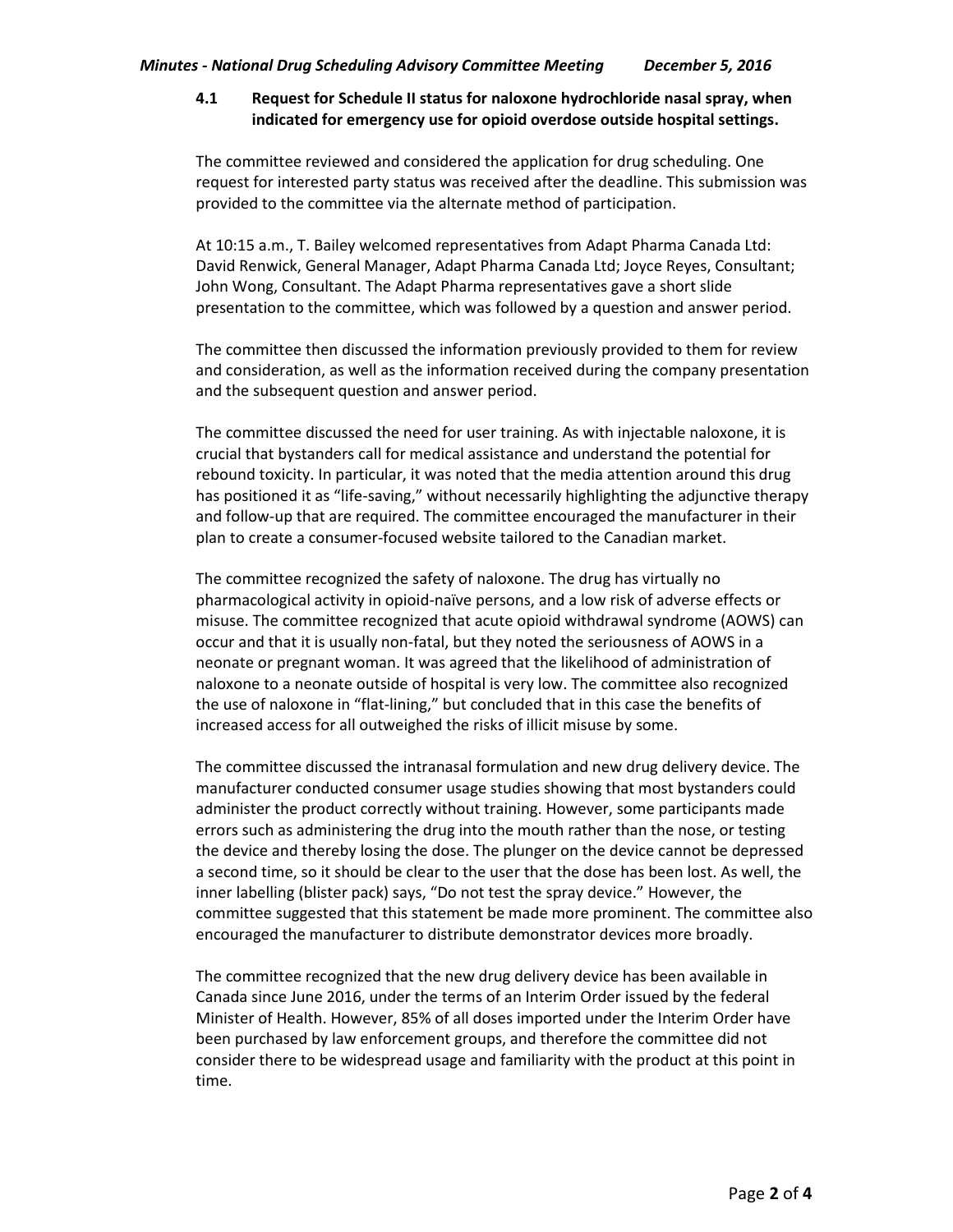# *Minutes - National Drug Scheduling Advisory Committee Meeting December 5, 2016*

The committee discussed some of the societal issues surrounding access to naloxone, with the recognition that NDSAC's Scheduling Factors focus on efficacy and safety of drugs rather than other issues such as ethical, legal, or social implications (ELSI). It was recognized that the public need for the drug seems to be urgent, with a great deal of political pressure for increased access. It was also recognized that drug scheduling is not the only factor involved in increasing access. For example, the committee discussed the cost of the product as compared to the injectable, questions around reimbursement, and the challenges in stocking the product, such as monitoring expiry dates and placing the product so as to discourage theft.

T. Bailey led the group in a review of the applicability of the National Drug Scheduling Factors. It was agreed that the following scheduling factors were applicable to naloxone hydrochloride nasal spray:

 $\bullet$  #I-2, II-3, II-9, II-10, III-2, III-5

There was an initial lack of consensus on factor #II-6 and there was significant discussion. The committee agreed that there is value in pharmacist intervention, including reminders to call 911 and instruction on recognizing rebound toxicity. Ultimately, a slight majority of members felt that pharmacist intervention was not strictly required prior to selection of the drug, therefore this factor was deemed nonapplicable.

The committee discussed the overall best fit for the scheduling of this substance. Injectable naloxone was granted Schedule II status in June 2016, and it was agreed that naloxone nasal spray is safer and easier for bystanders to administer. The committee also discussed whether the need for pharmacist intervention may be perceived as a barrier to access in some communities. Conversely, the committee agreed that the drug is still relatively new to the non-prescription market, this formulation is a new drug delivery system, and consumers would benefit from education at the point of purchase. Such education could include recognizing the signs and symptoms of opioid overdose, reminders to call 911, instruction on recognizing rebound toxicity and giving repeat doses, monitoring the expiry date of the product, and emphasizing the importance of not testing or priming the device as the dose would then be lost; the committee felt that the product labelling could be clearer on this last point. Finally, it was noted that Schedule II status would not be a barrier for public health, first responders, correctional officers, and other outreach workers to access the product. It was agreed that the best placement for this drug would be Schedule II.

**MOTION:** It was moved by D. Kelly, seconded by D. Dunford to recommend that: **naloxone hydrochloride nasal spray, when indicated for emergency use for opioid overdose outside hospital settings, be granted Schedule II status.**

**Motion carried.** M. Brown abstained.

This recommendation will be reported to the NAPRA Executive Committee.

## **5.0 Advice to NAPRA regarding submission guidelines**

The committee discussed drug scheduling submissions from interested parties. Bylaw No. 2 allows for this. However, when the scheduling request is pursuant to a